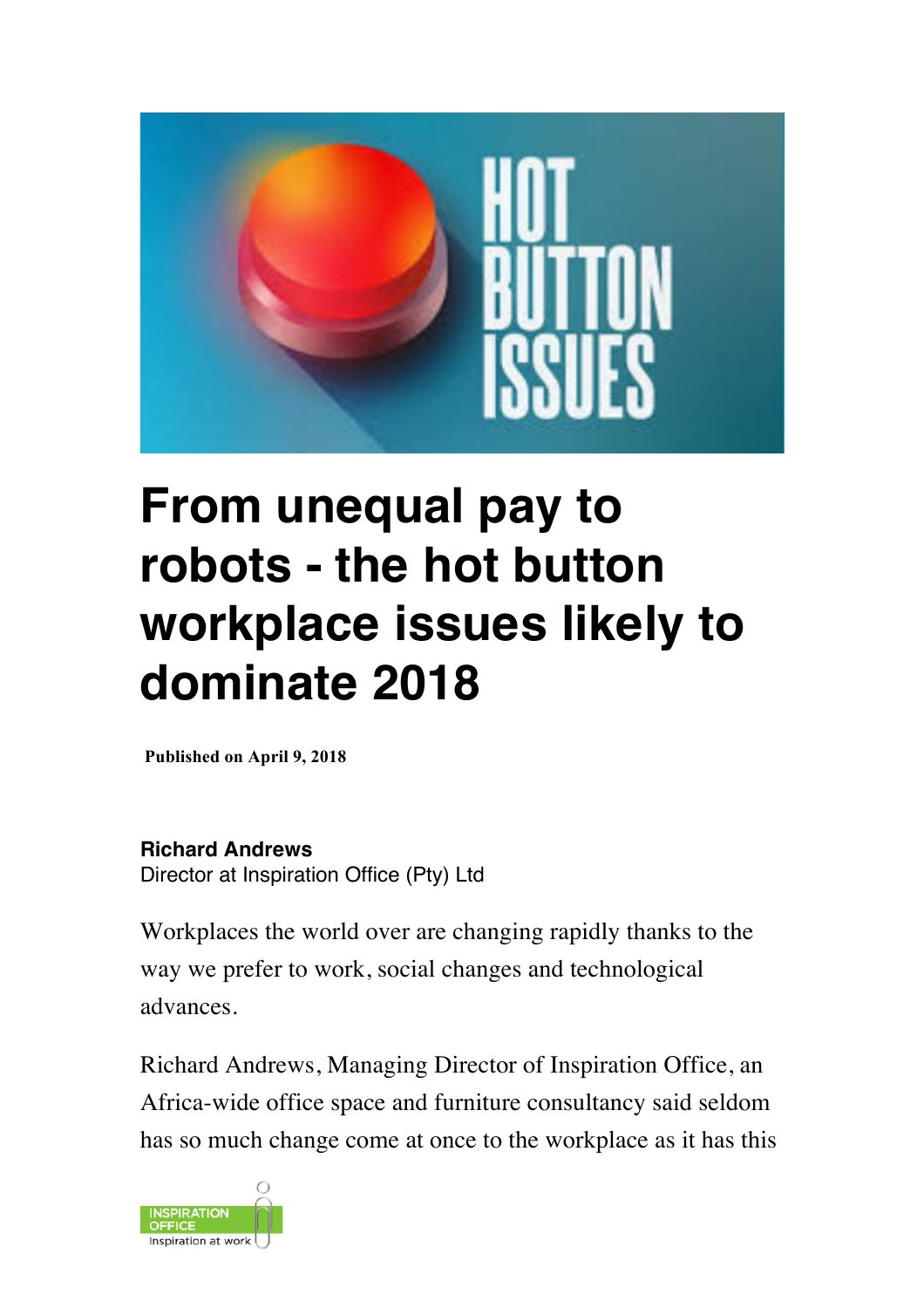year. These are the more significant trends that will continue to dominate the conversation around work in 2018.

#### **UNEQUAL PAY**

South Africa is ranked 19 in a global index report on gender inequality released by the World Economic Forum (WEF) late last year. The report finds that while South Africa has improved its share of women legislators, senior officials and managers, the gender wage gap in the country has increased. In recent years, women have made significant progress towards equality in a number of areas such as education and health, with the Nordic countries leading the way.

But the global trend now seems to have made a U-turn, especially in workplaces, where full gender equality is not expected to materialise until 2234 according to WEF.

"This is a hot topic the world over," said Andrews. "And until there is fairness, wage gaps will continue to be scrutinised. Closing the wage gap could add millions to the economy and uplift so many people's lives."

Andrews noted that he expects more countries around the world to follow in the steps the UK took last year in making it a legal requirement for companies with more than 250 employees to declare the gender wage gap.

### **WORKPLACE HARASSMENT**

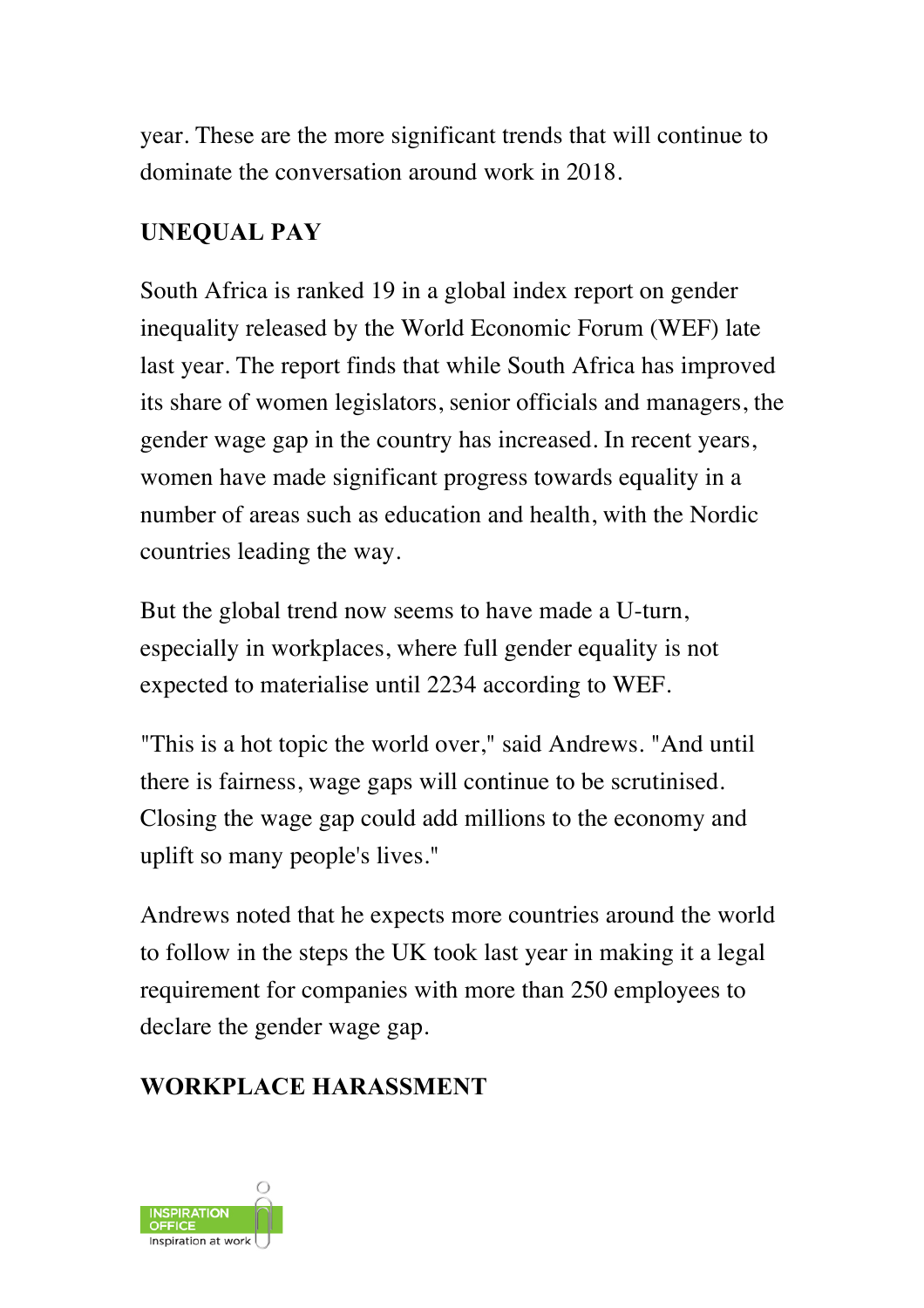Last year there was a lot of news of workers coming forward to tell their stories of discrimination and harassment at the hands of those in power. In light of these developments, employees expect their leaders to rest their values and workplace policies. Said Andrews: "We need to ask what can we do about this?"

"It starts by taking a more responsible approach to leadership and continues with a concerted effort to change the way organisations monitor employee interaction throughout the company."

Andrews noted that leaders need to "move beyond check-thebox engagement metrics to dig in and do deeper work developing transparent cultures. In short, 'See something, say something.'"

### **GENERATION INCLUSION**

"Generation Z's university graduates are entering the workplace full-time, changing the fabric of the workforce," said Andrews.

"Gen Z came of age during the 2008 economic crisis, and many within the generation are more interested in job stability than their millennial peers, who have gained a job-hopper reputation. Employers should be thinking about fostering growth opportunities rather than simply looking to pay them more to keep them loyal."

Mixed generational management will be at the top and throughout organisations, with Gen X and millennials leading,

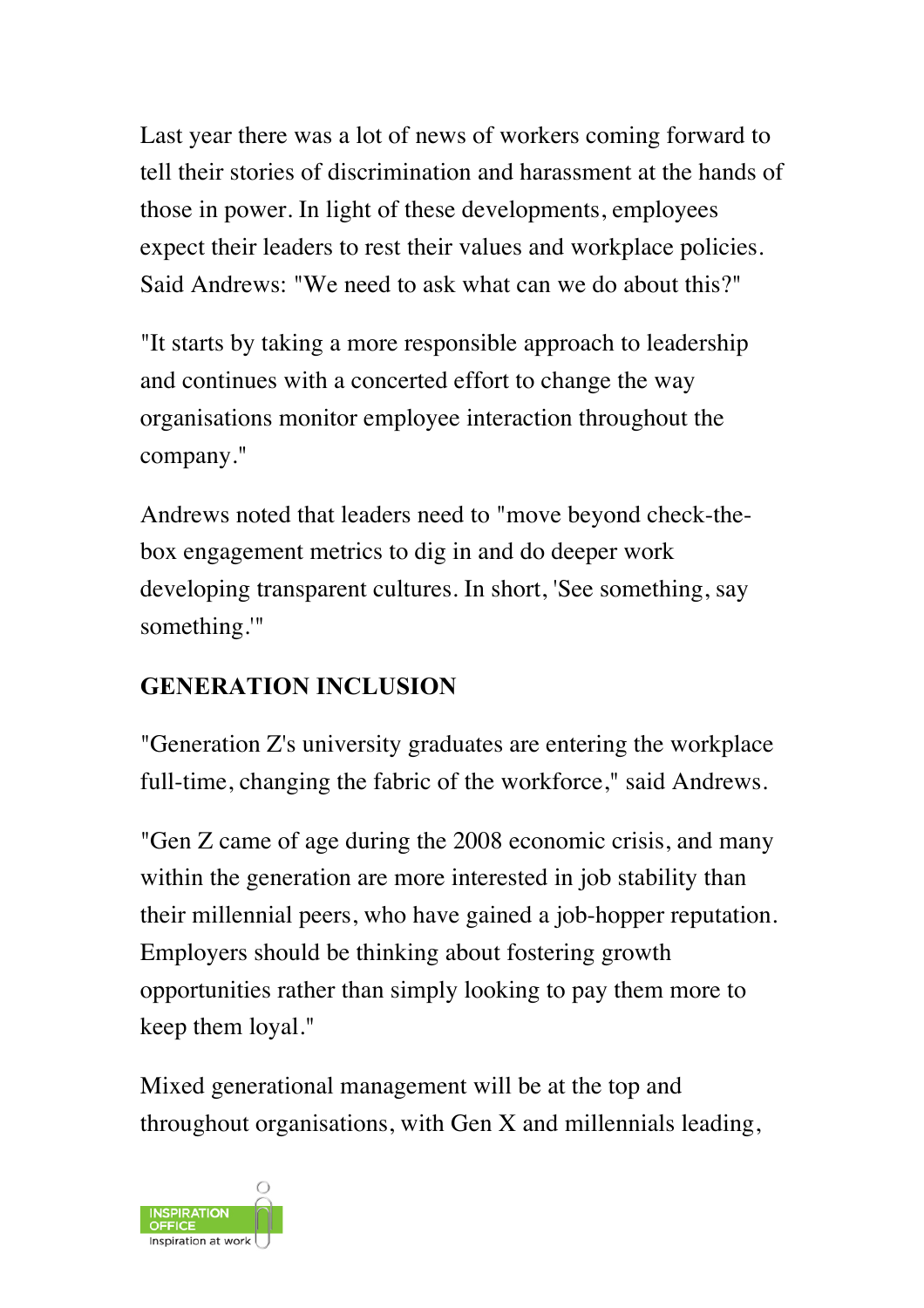while boomers and traditionalists migrate to project and consultative contractor roles, Andrews noted.

The necessity for employers to offer their staff a palette of places, presence and postures, thereby giving complete choice and control over where and how they work, has never been greater than it is now.

"Older millennials are entering the C-Suite, and they will be asking boomers to help them as advisers, coaches or mentors," he added.

# **FLEXIBLE, REMOTE AND FREELANCE WORK**

Globally, the importance of flexible work for both the alreadyemployed and for job seekers can't be understated.

"In addition, telecommuting and working from home is on the rise too," said Andrews. "Not only will more companies invest in remotre workers, but those who require workers on site will do everything possible to make work feel like home. Developers will adapt with mixed-use developments that bring workers closer to the office." Andrews noted that Inspiration Office has changed its furniture offering in the past few years along with these trends to meet the demand for more comfortable, less formal office spaces at rates that don't break the bank.

There is also a rapid rise in the freelance workforce in South Africa and around the world. In the U.S. for instance, the freelance is growing more than three times faster than the U.S. workforce overall. The number of U.S. freelancers now stands at